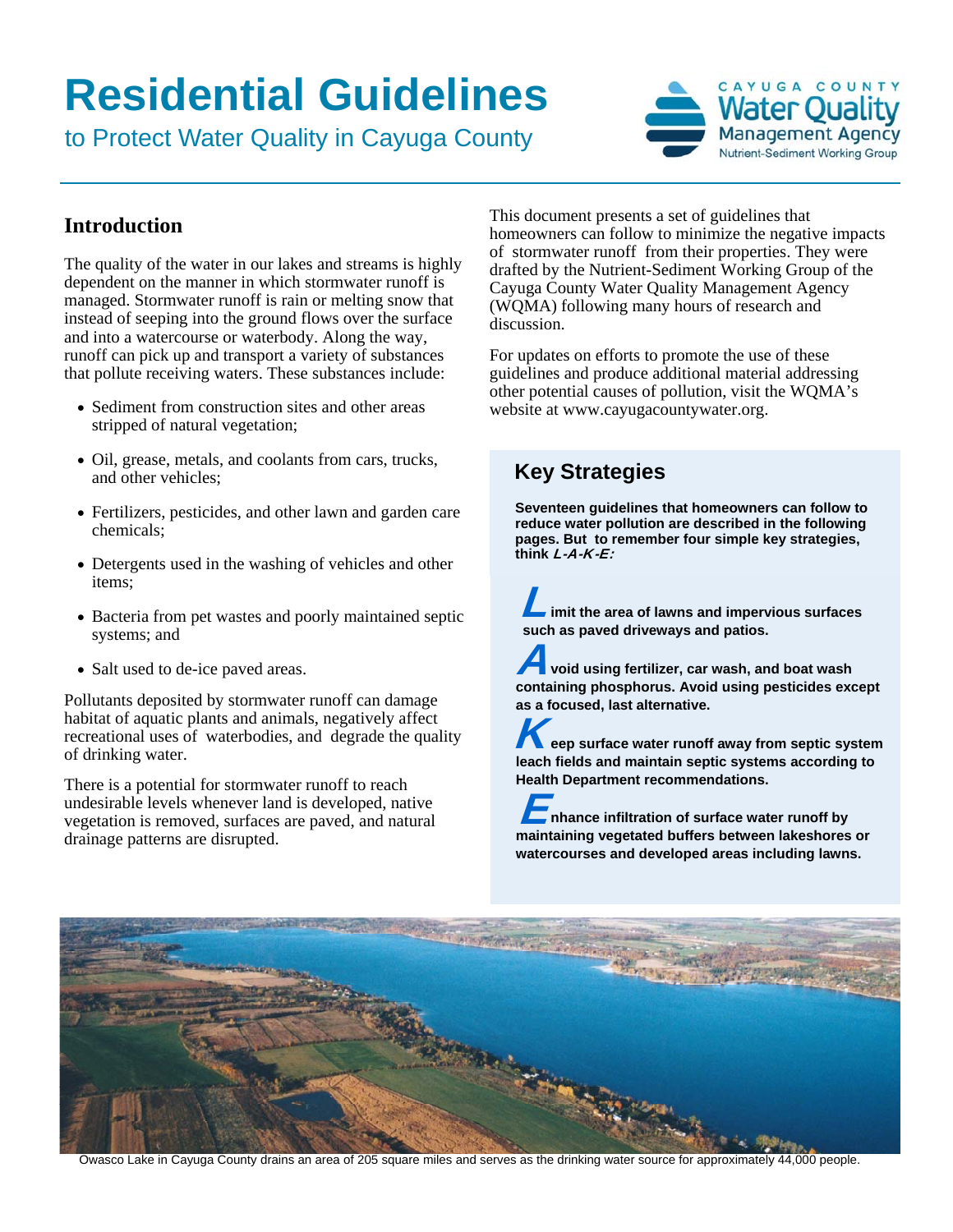#### **Minimize Runoff**

1. Lawns absorb less rainfall than natural areas and do not provide sufficient water quality protection on shorefront lots. To protect water quality, the size of a lawn should be kept to a minimum. A property owner should replace part or all of their lawn, especially areas near the lake shore and streams, with trees, shrubs and groundcover.

2. Mowing height of lawns should be maintained at 3 ½ inches or higher to help slowdown and reduce runoff. In addition, lawns maintained at this height require less fertilizer and water to remain healthy.

3. Impervious surfaces, such as driveways, paved patios, and roofs, should not exceed 15% of the area of the property. No impervious surface should be located closer than 35 ft. from a lake or stream. Driveways and walkways should be porous or permeable.

#### **Capture and Infiltrate Runoff**

4. A vegetated buffer of at least 35 ft., consisting of trees, shrubs, and groundcover, should be maintained between the lake shore or watercourse and the developed areas of the property, including lawns. A winding path should be used to obtain access to the shoreline.

5. In the first 75 ft. from a stream or lake, the area should have a well-distributed stand of trees and other vegetation. Strive to have at least 1 tree per 100 sq. ft. of property. Contact Cornell Cooperative Extension (315- 255-1183) or your local nursery for questions regarding the type of tree that would work well in your situation.

6. Property owners should try to encourage infiltration of stormwater by installing rain gardens and permeable walkways and driveways.

7. Basement sump pump outlets and roof drains should be directed to rain gardens or to rain barrels.

Cayuga County Soil and Water District (315- 252-4171) for information on planning and implementing appropriate erosion prevention practices.

15. Septic systems recommendations –

- A) Do not use a garbage disposal. Consider disposing of raw vegetable scraps in a compost pile.
- B) Pump your septic tank every three years.
- C) Divert surface water away from the leach field.
- D) Minimize water discharged to the septic system.
- E) Grease, oils, or fats should not be poured down your sink or toilet. Instead these substances should be thrown away in your household trash.
- F) Septic tank additives are not helpful and may be harmful to your septic system.
- G) Contact the Cayuga County Health Department (315-253-1405) for further information regarding septic systems.

16. When washing cars and boats, only phosphate-free car wash or boat wash detergent should be used. Cars or boats should only be washed while on a permeable grassed surface, not on a driveway or in the water.

17. Prescription drugs or over-the-counter medications including supplements should not be disposed of in the toilet or sink. Medications can be dropped off at the Auburn Police Department and the Cayuga County Sheriff's Office. In addition, residents are encouraged to check with your local pharmacy as many now accept unused medications.

#### **Eliminate Pollutants**

8. If you must fertilize your lawn, only use a lawn fertilizer that contains zero phosphorus.

9. Gardens should not be fertilized unless a soil test is completed prior to application to make sure it is needed.

10. When mowing your lawn, direct the clippings away from the lake, watercourses, and ditches.

11. Leaves and lawn clippings should be left in place. Leaves and lawn clippings not left in place following mowing should be composted. Aquatic weeds that may wash up on the shoreline should also be composted. Compost piles should be located at least 35 ft. from the lake or watercourses. Contact Cornell Cooperative Extension (315- 255-1183) for information regarding creating and managing your compost pile.

12. Pesticides should be used only as a last alternative and their application should be

focused, not broadcast. Contact Cornell Cooperative Extension (315-255-1183) for questions regarding pest management. If you must use pesticides, be sure to read and follow the label directions, especially in regards to maintaining the required distance from a stream or shoreline.

13. Pet waste should be picked up and disposed of in your trash.

14. Before you begin a construction project where soil will be disturbed, contact the

## Recommendations for Property Owners to Improve Water Quality